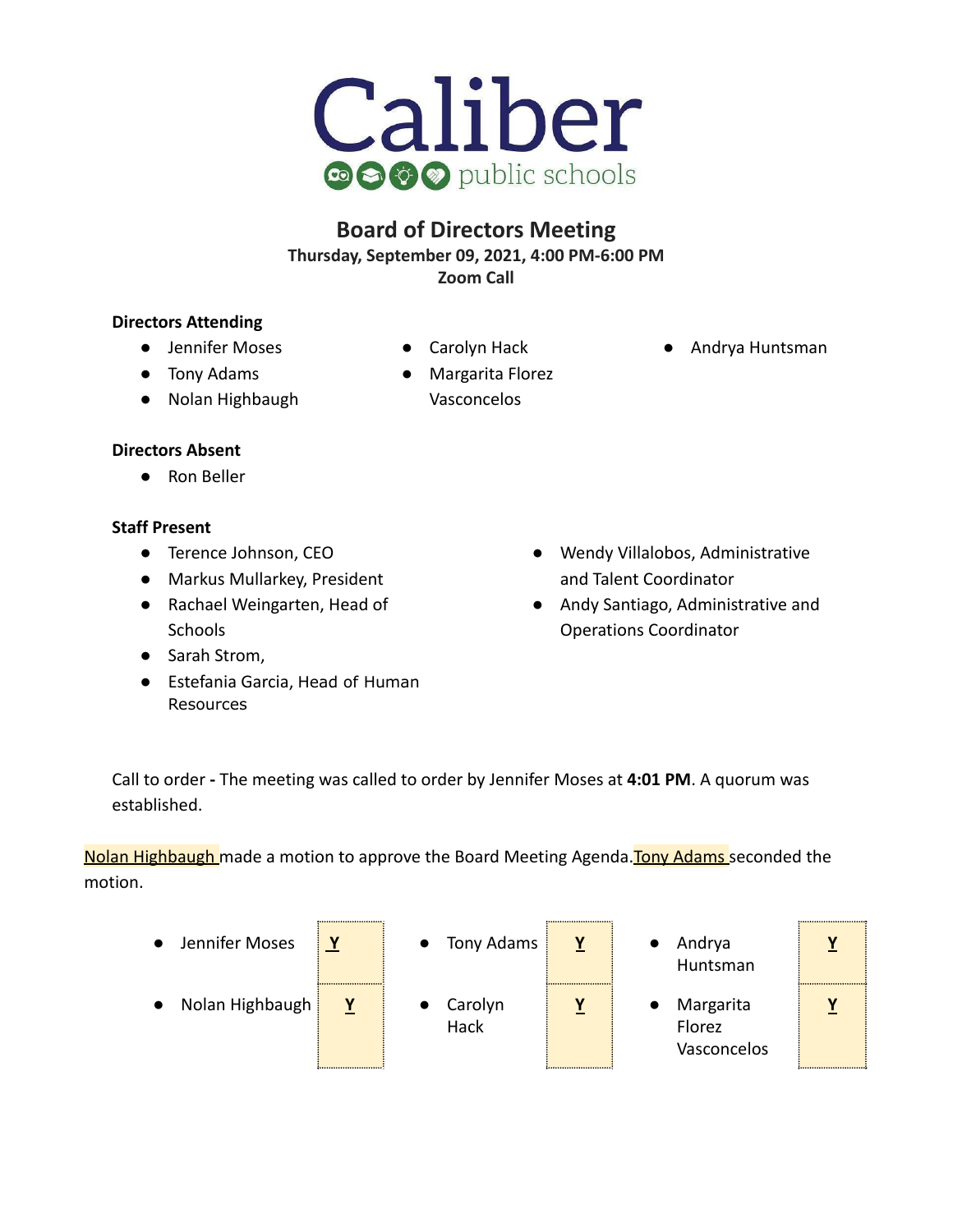

Motion Passed

### **A1. CEO Updates**

Mr. Johnson shared that the updates for today are on school instruction, independent study, attendance and enrollment, talent, vaccine rates, operations updates, North Campus and High School Petition.

Rachael Weingarten presented the Equity Rubric adopted that was put together by Elena Avila and has been used for oberstations across the network in the past 4 weeks and that it is used to observe classroom management and routines. Ms.Weingarten shared that coaching and development is taking place to ensure the leaders, teachers and kids continue growing. Ms. Weingarten shared the current number of students enrolled in Caliber's independent studies and that Edgenuity is being used as well as recruitment efforts for independent study teachers to support students. She presented the table of attendance breakdown to date by campus as well as efforts being made to support and improve student attendance.

Sarah Strom presented data highlights from the 20-21 talent season including offers sent, accepted and withdrawn. Ms.Strom shared the new hire demographics and data on teacher retention from Fall to Fall. Ms.Strom also shared that the Career Pathways project will continue this year to continue to support staff growth.

Estefania Garcia presented self reported vaccination rates for Caliber Network staff to date. She shared that vaccination cards will be collected for compliance with new laws and regulations.

Devin Gross presented a snapshot of Covid cases across the network as well as cases per campus. Mr. Gross shared that testing continues to be made available including bi-weekly PCR testing.

Markus Mullarkey presented updates on the North Campus Project in San Pablo. Mr. Mullarkey shared that the project remains on schedule to move in next school year and on budget.

Katherine Hendrickson shared that the Vallejo High School Petitions has been submitted and preparation for the public hearing will begin next week. She shared that the public hearing is scheduled to be in November.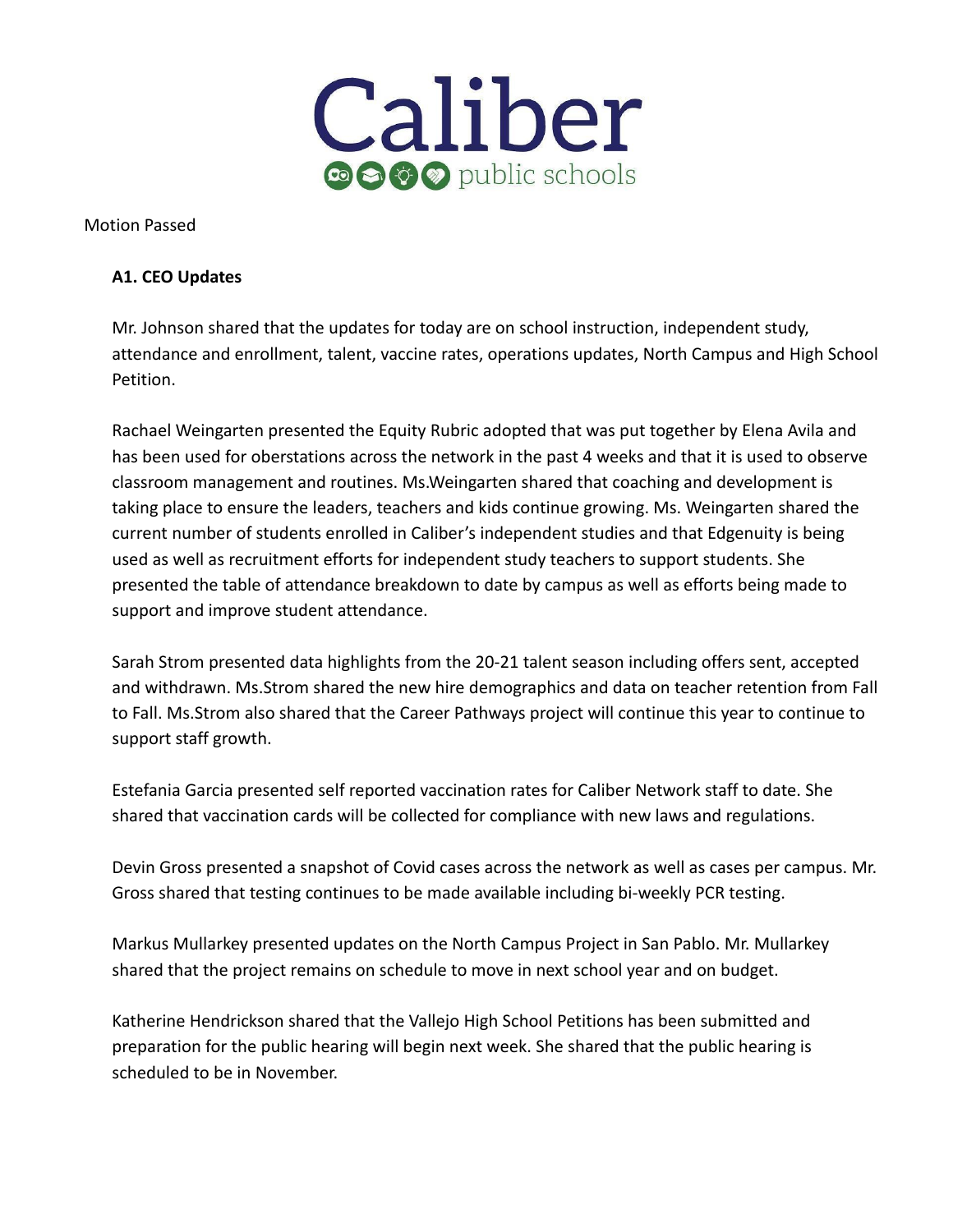

*Jenn Moses commented that the attendance rates are worrisome.*

*Mr. Johnson responded that the beginning of the school year was a lot of new things that were being done to keep up with the changes from COVID and quarantine while trying to keep students safe.*

*Margarita Vasconselos asked about attendance policy and truancy rules. Mr. Mullarkey responded that there are attendance policies and processes to re-engage families. He shared that the first steps were to work on enrollment and now the focus is more on attendance with designated family engagement and attendance staff on each campus.*

*Carolyn Hack made a comment that the complexity of having students on campus is being seen across various schools and that it has not been easy for many at the beginning of that school year because it is a lot more complex than prior years.*

#### **OPEN COMMENTS:**

*Parents Robin DeGracia and Gondica made comments on this item.*

#### **B1. Strategic Planning**

Mr. Johnson shared the timeline for the strategic plan and 2021 network priorities and where that falls in the 2026 collective aspirations. Mr. Johnson shared that the 5 year plan has been updated and ajudject based on conversations and feedback with stakeholders. Ms. Weingarten shared how success and performance will be measured over the next few years.

Ms. Moses made a comment regarding the thoughtfulness of the strategic plan and its feasibility given the pandemic. Mr. Johnson replied that the circumstances of the pandemic have been taken into consideration and there is work being done to continue moving forward and manage the expectations of the strategic plan.

Mr. Adams asked for clarification on the acronyms for testing. Ms. Weingarten clarified that SBAC, Smarter Balanced Assessment Consortium. Ms. Moses shared that they are tests required by the state.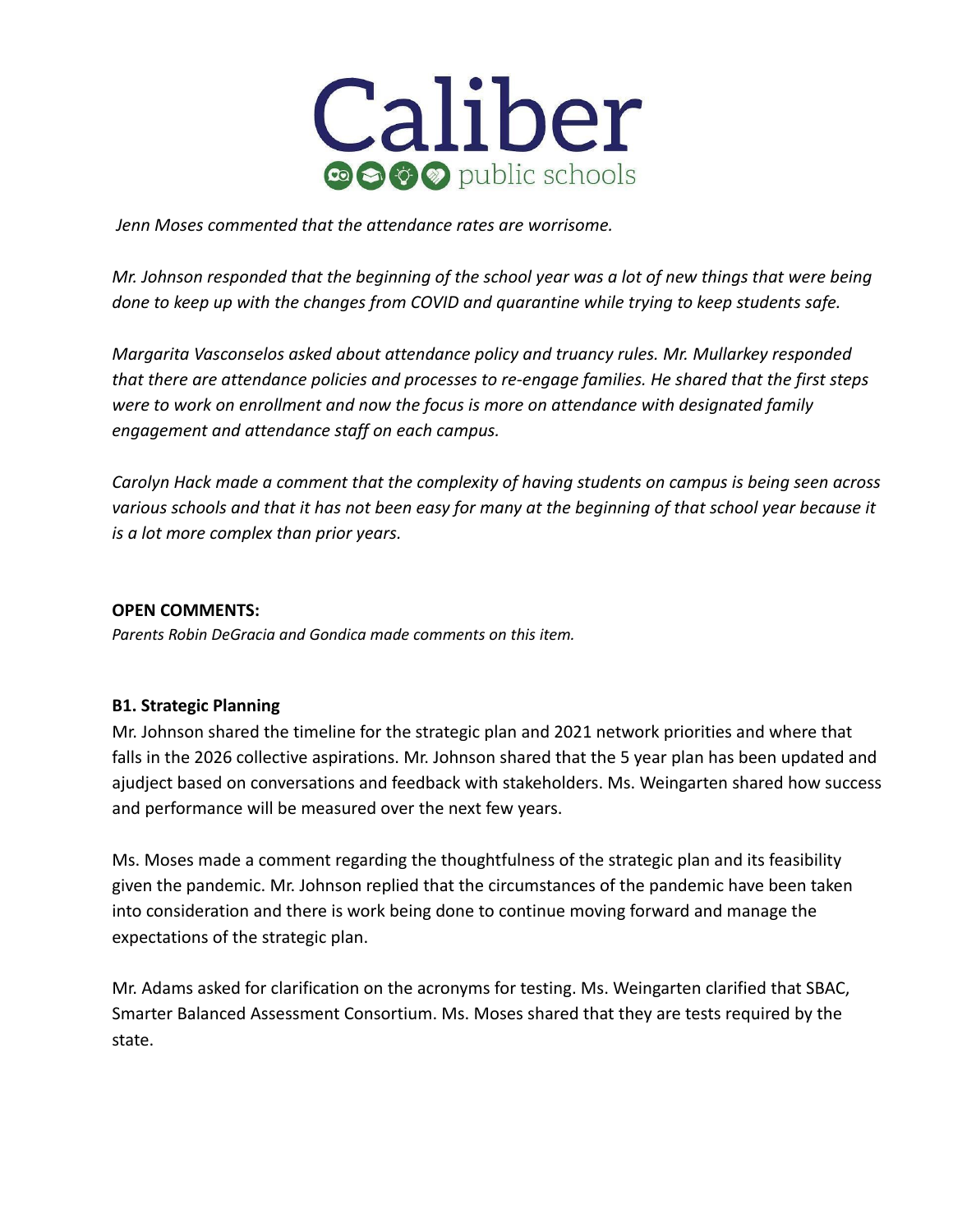

#### **OPEN COMMENTS:**

*No comments made at this time.*

Carolyn Hack made a motion to approve Caliber's 5 year strategic plan. Nolan Highbaugh seconded the motion.



Motion Passed

## **B2. Finance and Budget Update**

Mr. Mullarkey shared the unaudited actuals for 2020-2021, Education Protection Account (EPA) Spending Plans, and ESSER III Expenditure Plans for both schools in the Caliber network. He also shared the COVID Related Funding Expected Between 2020 and 2023. He shared that the ESSER III expenditure plans will use the additional one time funding to continue expenditures into the following years. He shared that next June LCAPs will be modified based on what we learn from this year to know how we can best support students and staff as we come out of the pandemic.

*Ms. Moses shared that this is the current round of financials to be submitted to the state, PPP funds, North Campus finances and COVID funds allocated and asked the board if there were any questions regarding this and Caliber funding and spending.*

*Carolyn Hack asked a question regarding plans to make up for the potential per pupil revenue loss this year. Mr. Mullarkey responded that the state legislature is currently reviewing their language for June laws due to the concern for student attendance across the state and Caliber is still looking at what the attendance impact will be this year. He shared that although these would be meaningful impacts on financials it would not be an existential threat to the point of being unabsorbable. He shared that they are still working on putting procedures in place to ensure credit is being given to students who are still doing work and learning during moments of quarantine and distance learning.*